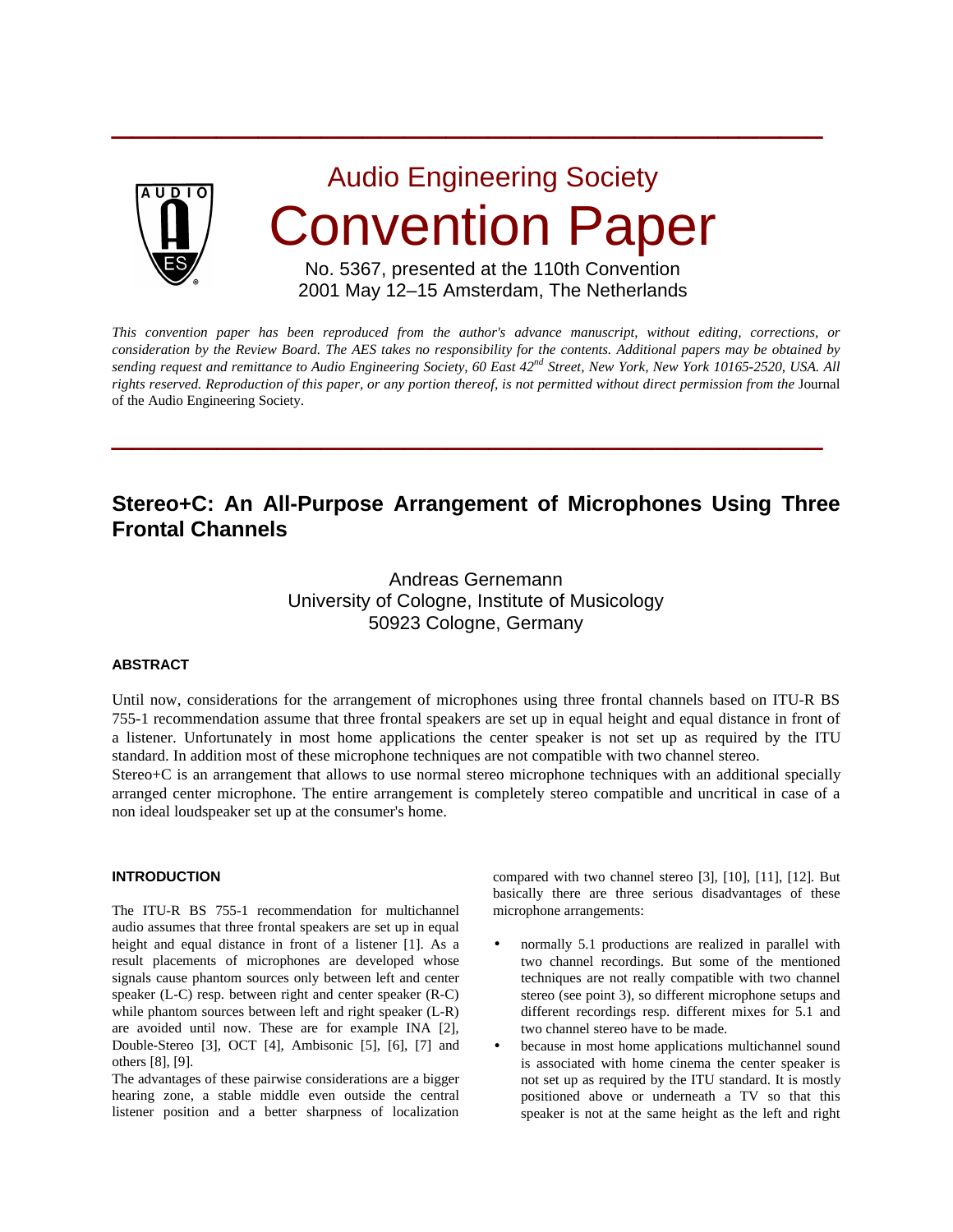speaker. In addition, the quality of the center speaker is not equal to the quality of the other frontal speakers due to constructional features and the price structure of the manufacturers (see Fig.1). So one requirement (equal height, distance and quality of the frontal speakers) of the mentioned microphone techniques is not met. But it is out of question to ignore the center speaker for a recording and to produce a simple stereo mixing in the front because consumers who own multichannel equipment want to hear sound coming from the center speaker in case of a 5.1 recording (the same applies to the LFE).

in some home applications the center speaker is omitted and the damped center signal is reproduced as a so called "phantom center" equally from the left and right frontal speaker like in some multichannel decoders [13]. In that case it comes to crosstalk from the signal of the L-C resp. R-C pair to the other pair so a shifted and blurred localization might occur when using some of the mentioned techniques. This problem exists in case of stereo compatibility, too. Either the principle of the phantom center is used for a stereo downmix of the three frontal channels with the mentioned problems, or the center signal is omitted in the extreme case which might cause a simple left/right localisation ("ping-pong effect", "center-hole").

#### **THE CENTER SUPPORTING MICROPHONE (+C)**

Compared with microphone arrangements similar to the extended "Decca Tree" [3] a new powerful and more variable means avoiding these disadvantages is presented whose principle is known from conventional stereo. This arrangement comprises a standard and in its parameters optimized stereo L/R microphone (AB, XY, MS, ORTF, etc.) for the left and the right channel as if the center was omitted. In addition to this L/R arrangement a mono microphone (+C) is located in sufficient distance. It is the goal to cause only phantom sources between L-R and to avoid them between L-C and R-C. This is exactly the opposite approach to the techniques mentioned above. To improve this effect the distance between the +C microphone



Fig. 1.: Typical frontal speaker settings for multichannel sound in home applications

and the L/R microphone could be increased so that it becomes rather a center supporting microphone. The level of this center microphone could vary from just perceptible - so that the precise location of the stereo microphone is not disturbed - up to the same level in L,C,R as a localization causing center signal. In the last case the center signal provides a bigger hearing zone, a stable middle and a better sharpness of localization compared to two channel stereo. At the same time the signal of the center microphone could be omitted for a stereo mix so that full stereo compatibility is guaranteed. Type and placement of the center loudspeaker are even uncritical at 5.1 because the center signal will only be located at the position of the center speaker if the level of the center signal causes a stimulus. As a rule the localization caused by the left and the right speaker would not be disturbed. Disadvantages of a phantom center do no longer apply because the center signal is mixed as a normal support microphone to left and right in that case.

The question is now what distance between the center supporting microphone and the stereo placement would be sufficient. Here the same rules are applied as in conventional two channel stereo. In practice it is possible to fix the center microphone with an extension onto the stand of the L/R microphone (see Fig. 2). The distance from this microphone to the recorded musical instrument or ensemble is not much larger than the distance between the L/R microphone and the instrument or ensemble so that the distance perception of all three microphones is quite equal. The length of the extension should be more than 2m in practice. Of course there may be points of sound sources which cause phantom sources between L-C and R-C by principle, but in practice this is irrelevant in case of a normal distance to an instrument or to an ensemble because the resulting level and time differences are quite high (think about the "ping-pong-effect" by equally based stereo ABarrangements So the Stereo+C is something like "big AB" in height).

The independence of the +C microphone allows the usage of a microphone type different to the L/R microphone. It is also possible to place the +C microphone in a completely different position than the L/R microphone. Resulting differences in sound could be adjusted by equalization in both cases. To avoid a middle localization of deep frequencies the center signal can additionally be highpassed at 100 Hz.

#### **AN ARTIFICIAL CENTER SIGNAL**

The considerations of Stereo+C lead to a sensible way of deriving an artificial electrical center signal from a normal stereo recording for compatible multichannel [14]. Until now, in most cases a simple addition of the damped left and right signal is used [7], [15]. According to Stereo+C this sum signal needs to be additionally delayed to observe the precedence effect. To avoid sound distortions this delay should be quite long. 20 ms and more could be adequate in most cases without observing echoes between the three frontal channels depending of level and programme type of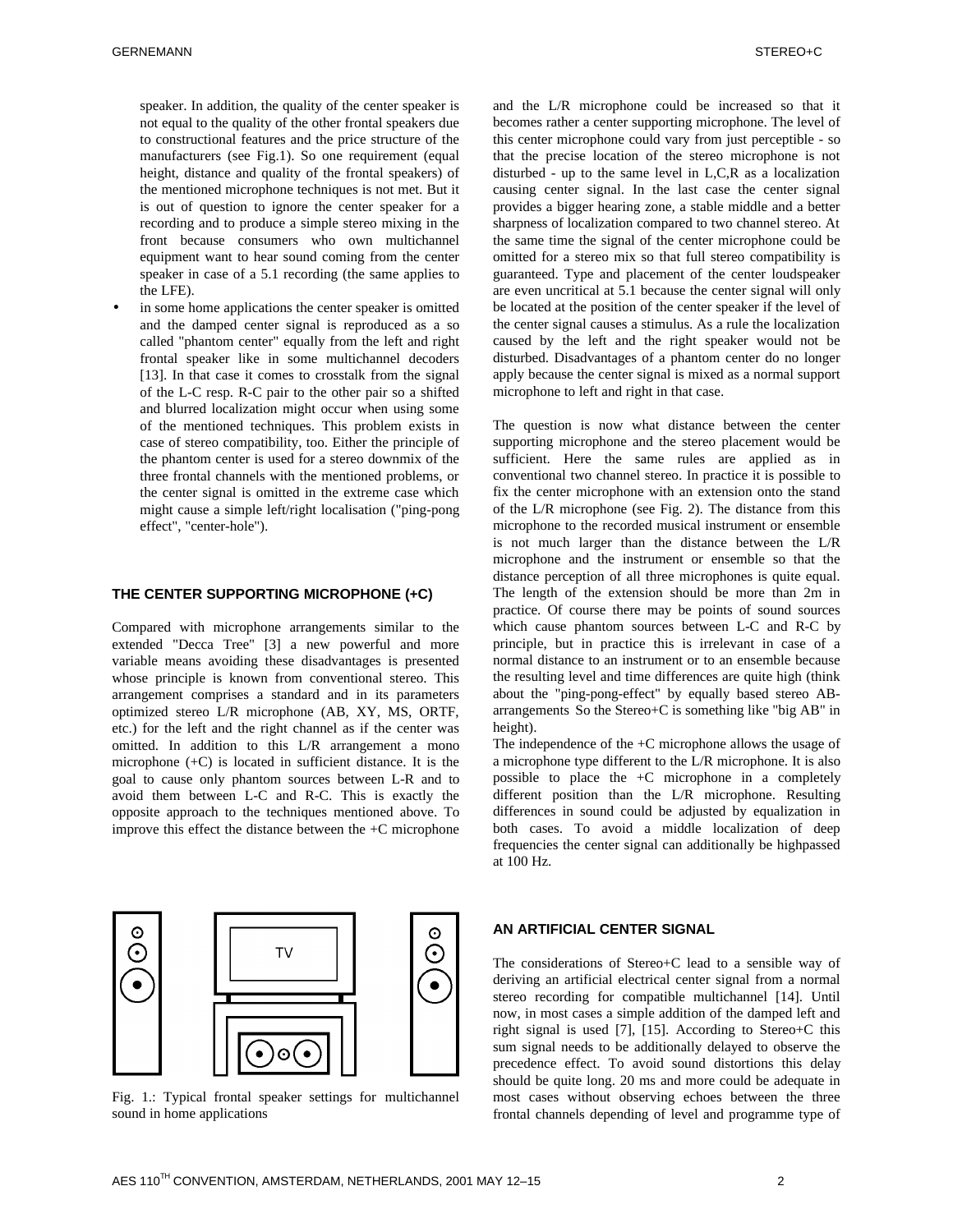the artificial center signal. The difference between discrete three frontal signals of a Stereo+C arrangement and three frontal signals with an artificial center signal is that with the addition L+R a correlated signal to L and R is observed. A discrete center signal from Stereo+C is less correlated<sup>1</sup> in all cases and therefore superior to an artificial center signal.

Alternatively, only the delayed and damped left or right signal can be used for the center speaker if the sum signal by itself causes sound distortions (for example AB stereo).



Fig. 2.: The Stereo+C microphone arrangement, example with AB+C (seen from the instrument side)

<u>.</u>

#### **CONCLUSION**

Stereo+C is a powerful microphone technique which is completely stereo compatible and which is uncritical in case of a non ideal loudspeaker set up at the consumer's home. It works well in any recording situation even with smaller ensembles or with or with solo instruments (e.g. a piano or an organ) where the possibilities of other arrangements of microphones using three frontal channels are limited<sup>2</sup>. At the same time the considerations of Stereo+C lead to a sensible way of deriving an artificial electrical center signal.

## **REFERENCES**

[1] International Telecommunication Union: Recommendation ITU-R BS. 775-1: Multichannel Stereophonic Sound System with and without accompanying Picture (1992)

[2] Herrmann, U., Henkels, V., Braun, D.: Comparison of 5 Surround Microphone Methods,  $20<sup>th</sup>$  Tonmeistertagung, PP. 508 - 517 (1999) *in German*

[3] Gernemann, A.: The Arrangement of Microphones Using Three Frontal Channels, a Systematic Approach, 20<sup>th</sup> Tonmeistertagung, PP. 518 - 542 (1999) *in German*

[4] Theile, G.: Multichannel Natural Recording Based on Psychoacoustic Principles, preprint 5156 of the 108<sup>th</sup> convention, Audio Engineering Society Inc. (2000)

[5] Gerzon, M.A.: Optimum Reproduction Matrices for Multispeaker Stereo, Journal of the Audio Engineering Society, vol. 40 No. 7/8, PP. 571 - 589 (1992)

[6] Gerzon, M.A.: Hierarchical Transmission System for Multispeaker Stereo, Journal of the Audio Engineering Society, vol. 40 No. 9, PP. 692 - 705 (1992)

[7] Gerzon, M.A.: Microphone Techniques for 3-Channel Stereo, preprint  $3450$  of the  $93<sup>rd</sup>$  convention, Audio Engineering Society Inc. (1992)

[8] Griesinger, D.: Surround: The Current Technological Situation, preprint from the Nov. 2000 surround conference in Paris, http://www.world.std.com/~griesngr (2000)

[9] Williams, M.: Multichannel Microphone Array Design, preprint  $5157$  of the  $108<sup>th</sup>$  convention, Audio Engineering Society Inc. (2000)

[10] Klipsch, P.W.: Circuits for Three-Channel Stereophonic Playback derived from Two Sound Tracks, reprint IRE Transactions on Audio, vol. 7, 11/12, PP. 161 - 165 (1959)

<sup>&</sup>lt;sup>1</sup> The lower correlation is not observed due to the resulting (low) time differences between the center microphone and the L/R arrangement caused by the different distance to the instrument resp. ensemble (two signals which are only delayed are correlated) but because of the directional influence of the sound source and because of the influence of the room.

<sup>&</sup>lt;sup>2</sup> These are arrangements whose signals cause phantom sources between L-C resp. between R-C or arrangements that need a larger extension of an ensemble such as the "Decca-Tree"